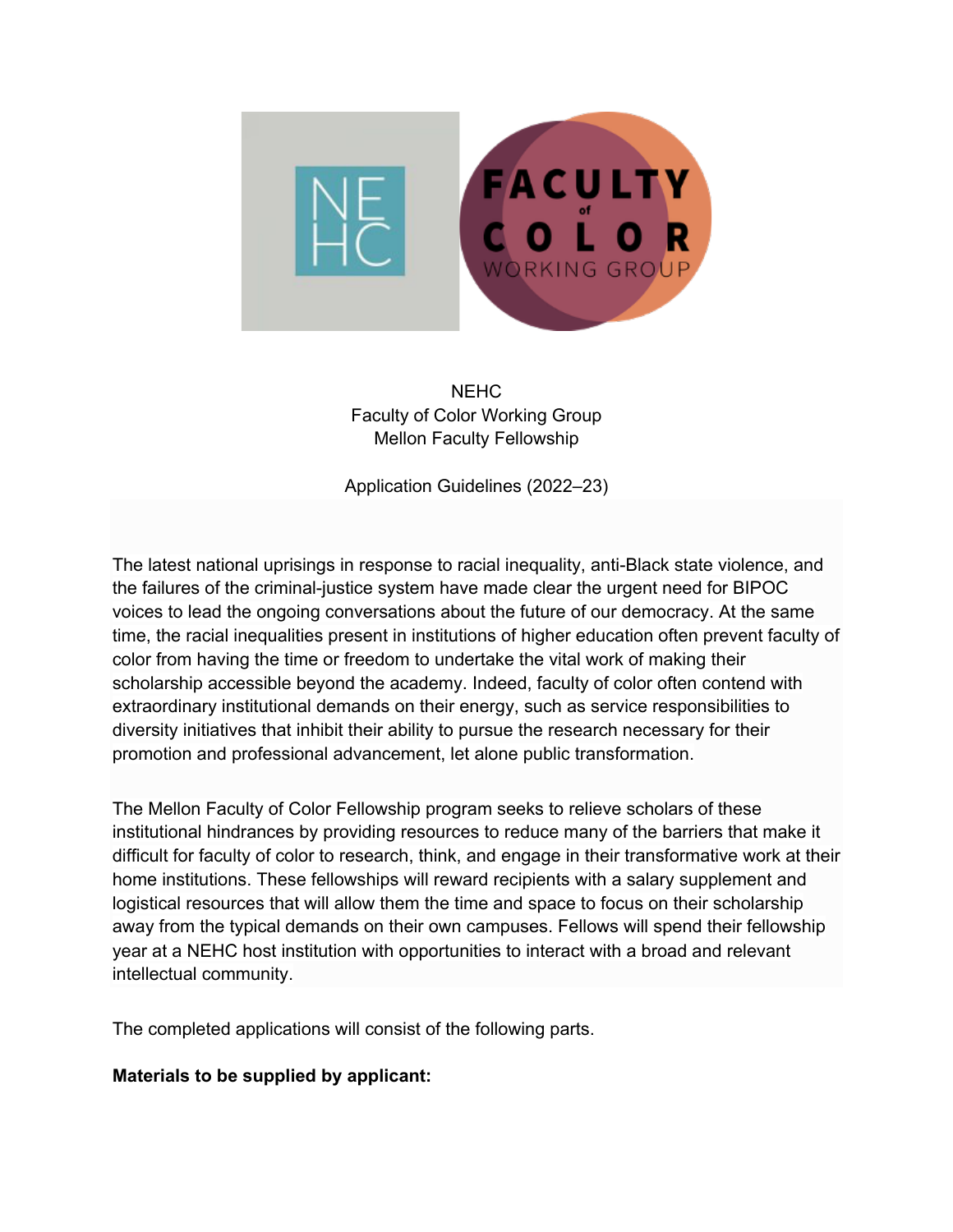- 1. Application cover sheet form that includes contact information for **two** (2) references. Please adhere to section word limits.
- 2. Proposal narrative: Not to exceed **three** (3) single-spaced pages in a standard 12 pt font with 1" margins. Applications exceeding the page limit or violating the format instructions will not be reviewed.

The narrative should describe the scholarly contribution of the project on which the candidate intends to embark while a Fellow at the NEHC host institution. Because some evaluators will not possess specialized knowledge of the proposed field of study, the description should be free of jargon. It should include the following elements:

> a. *Research contribution and Wider Significance of Project*: Describe the basic ideas, problems, works, or questions the study will examine, and the intellectual contribution of the proposed project. Explain how the project is distinctive, and how it challenges and/or expands previous work in the relevant field. In addition, and especially in cases where the subject of the study might appear narrow or obscure, the proposal should show the project's larger significance.

b. *Methods and Work Plan*: Is the project in the beginning stages or well under way? Outline a proposed schedule or plan of work that the applicant will follow during the fellowship tenure.

c. *Audience and Product*: For what audience are the results of the study intended? What kind of product is planned?

d. *Competences and Resources*: What is the applicant's competence in the skills, techniques, and/or languages needed for the study? What materials will be used?

e. *Host institution*: What are the advantages of that chosen fellowship location for your project? What is the likelihood of access to archives, collections, or institutions with necessary resources? What faculty work at the host institution, and how would regular interactions with them help with the proposed project?

3. Short Curriculum Vitae: The Curriculum Vitae should be concise, outline form, and should not exceed **three** (3) pages in 12 pt. font and should include: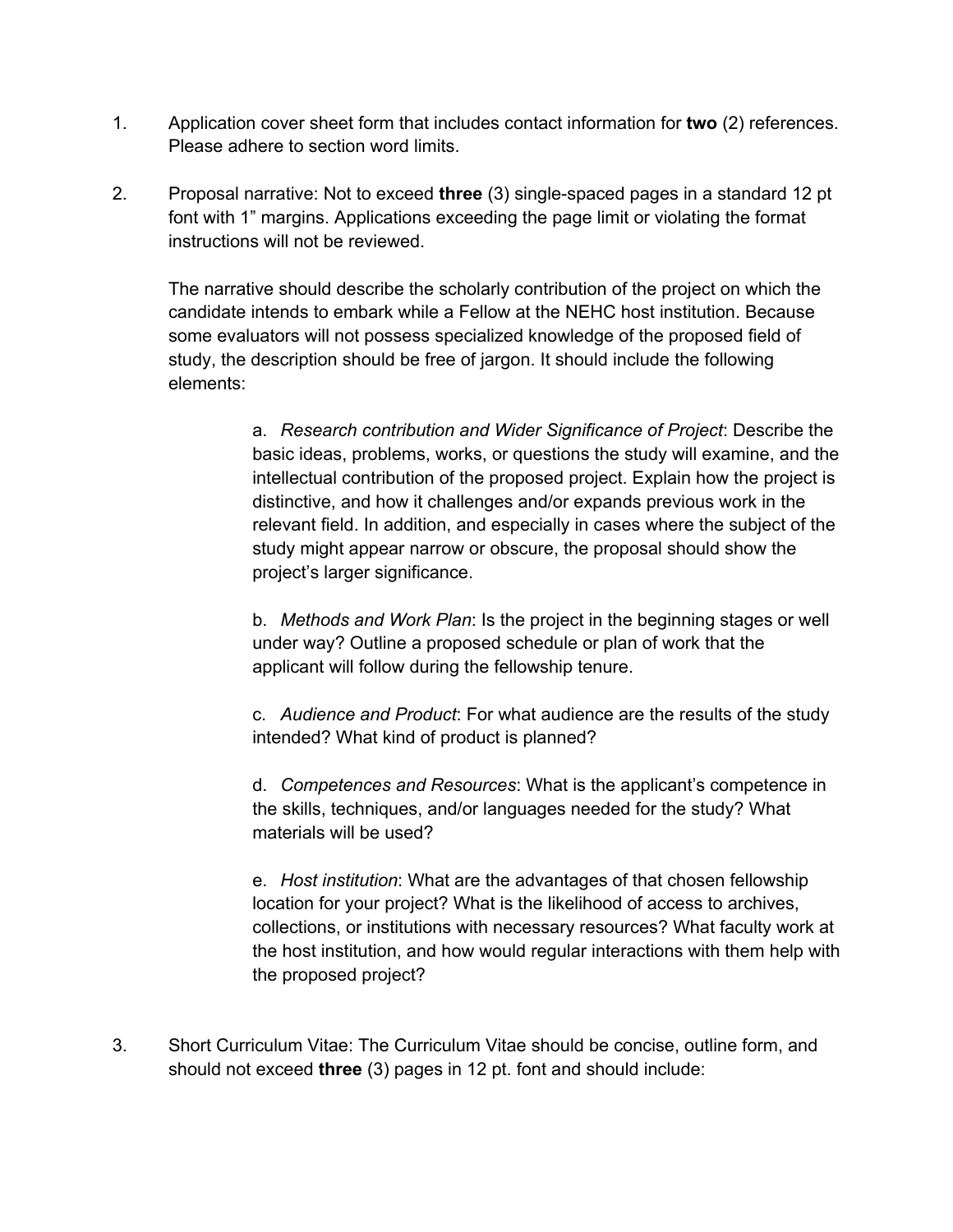- a. Applicant's education, including titles of any theses or dissertations, and dates when degrees were awarded;
- b. Record of employment, current position, whether it is part-time or full time, and whether and when the current contract will end;
- c. List of publications—for journals articles and book chapters, include page numbers;
- d. List of awards and grants received in the prior decade, including source, dates of tenure, dollar amount, and terms of leave provided by such awards and grants.
- 4. Letter from an NEHC member institute or center director indicating support for hosting the fellow during the year. The letter should document the commitment of the proposed host institution. It should be written by a member or director of the NEHC member institute.

It should address the following points:

- a. Description of how the host institution will support the applicant, both logistically and intellectually.
- b. Confirm that the applicant has made the necessary contacts in the institution and has also submitted their application materials for reference
- c. State whether the host will provide some or all of the following:
	- i. Affiliation in an appropriate unit (department, program or humanities center)
	- ii. Office space appropriate for a tenure-track faculty member in that unit
	- iii. A faculty/staff ID card
	- iv. An email address and access to electronic resources such as a university email address
	- v. Full access to library and other research support resources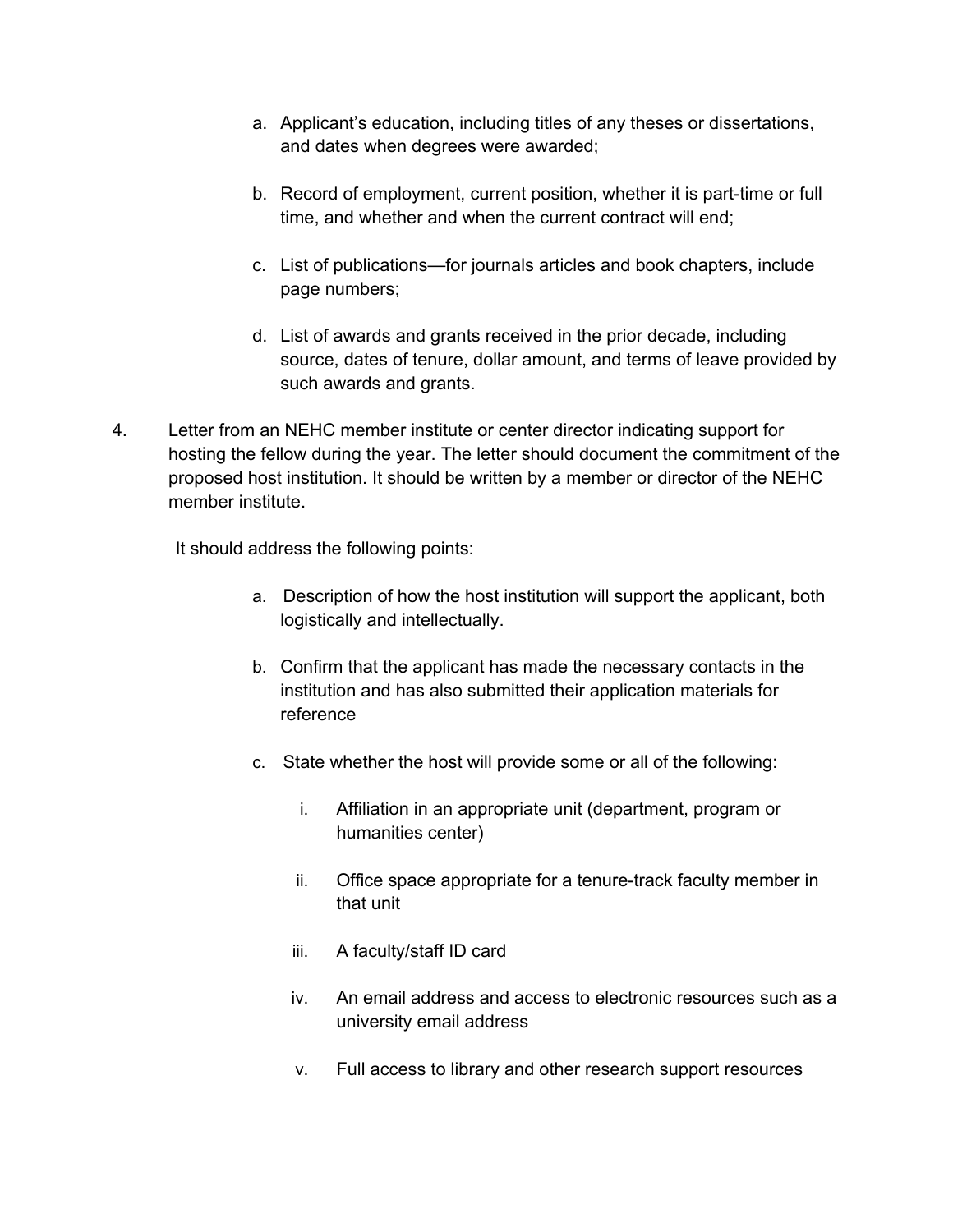- vi. Professional development opportunities such as trainings, workshops, short courses
- vii. Parking and transportation privileges equivalent to other faculty
- viii. Access to gyms and other athletic facilities equivalent to other faculty
- ix. Information about appropriate campus affinity groups and cultural opportunities

## **Guidelines for Letters of Reference:**

- 1. No more than one potential letter writer can be from the applicant's own institution or from a former dissertation advisor. **Please note that letters should not be sent in the first stage of the proposal, but only if requested by the selection committee at a later date.** It is the applicant's responsibility to:
	- a. Send the full proposal to the potential letter writers;
	- b. To provide the name, title, and contact information of the potential letter writers.
	- c. Ensure that letter writers know the applicant and their project and are ready to provide enthusiastic support of the application, explaining how the fellowship is important for the applicant's tenure/promotion case and make the applicant's ability to get the project completed within the scope of the fellowship time evident.
	- d. In contacting a potential reference, you may wish to cut and paste this paragraph (and accompanying bullet points) or summarize its contents as part of your communication:

"The New England Humanities Consortium's Faculty of Color of Working Group fellowships are designed to give BIPOC faculty at member institutions the opportunity to spend a year on the campus of one of the Consortium members to pursue their own scholarship, build intellectual community and professional networks, gain access to expertise, mentoring and resources not available on their home campus. We are grateful to you for considering acting as a reference for one or more of our applicants. Here is a bit of information to guide your decision and help you craft your letter.